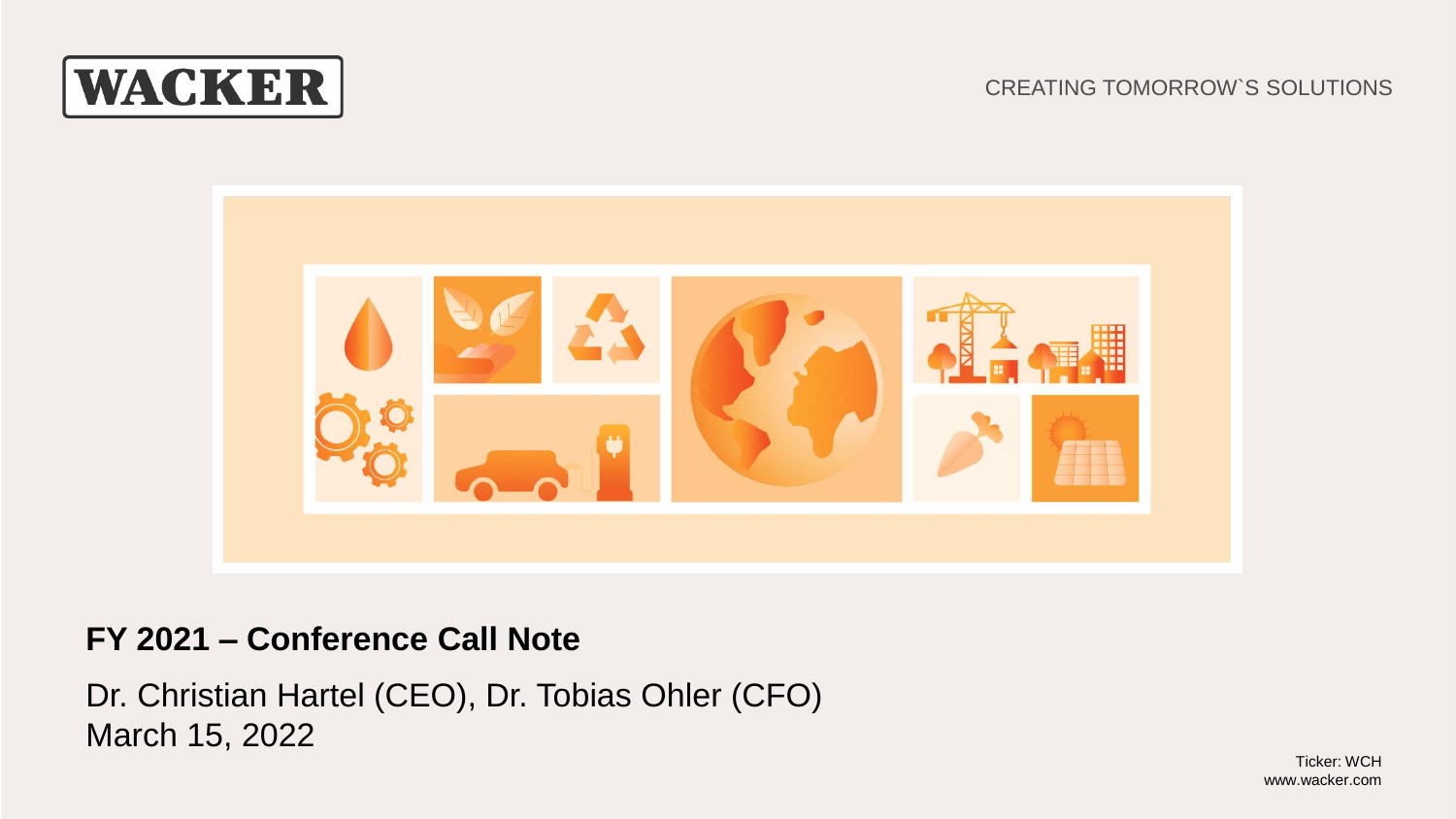# **Disclaimer**

The information contained in this presentation is for background purposes only and is subject to amendment, revision and updating . Certain statements and information contained in this presentation may relate to future expectations and other forward -looking statements that are based on management's current views and assumptions and involve known and unknown risks and uncertainties . In addition to statements which are forward -looking by reason of context, including without limitation, statements referring to risk limitations, operational profitability, financial strength, performance targets, profitable growth opportunities, and risk adequate pricing, other words such as "may, will, should, expects, plans, intends, anticipates, believes, estimates, predicts, or continue", "potential, future, or further", and similar expressions identify forward -looking statements . By their nature, forward -looking statements involve a number of risks, uncertainties and assumptions which could cause actual results or events to differ materially from those expressed or implied by the forward -looking statements . These include, among other factors, changing business or other market conditions and the prospects for growth anticipated by the Company's management . These and other factors could adversely affect the outcome and financial effects of the plans and events described herein . Statements contained in this presentation regarding past trends or activities should not be taken as a representation that such trends or activities will continue in the future . The Company does not undertake any obligation to update or revise any statements contained in this presentation, whether as a result of new information, future events or otherwise . In particular, you should not place undue reliance on forward -looking statements, which speak only as of the date of this presentation .



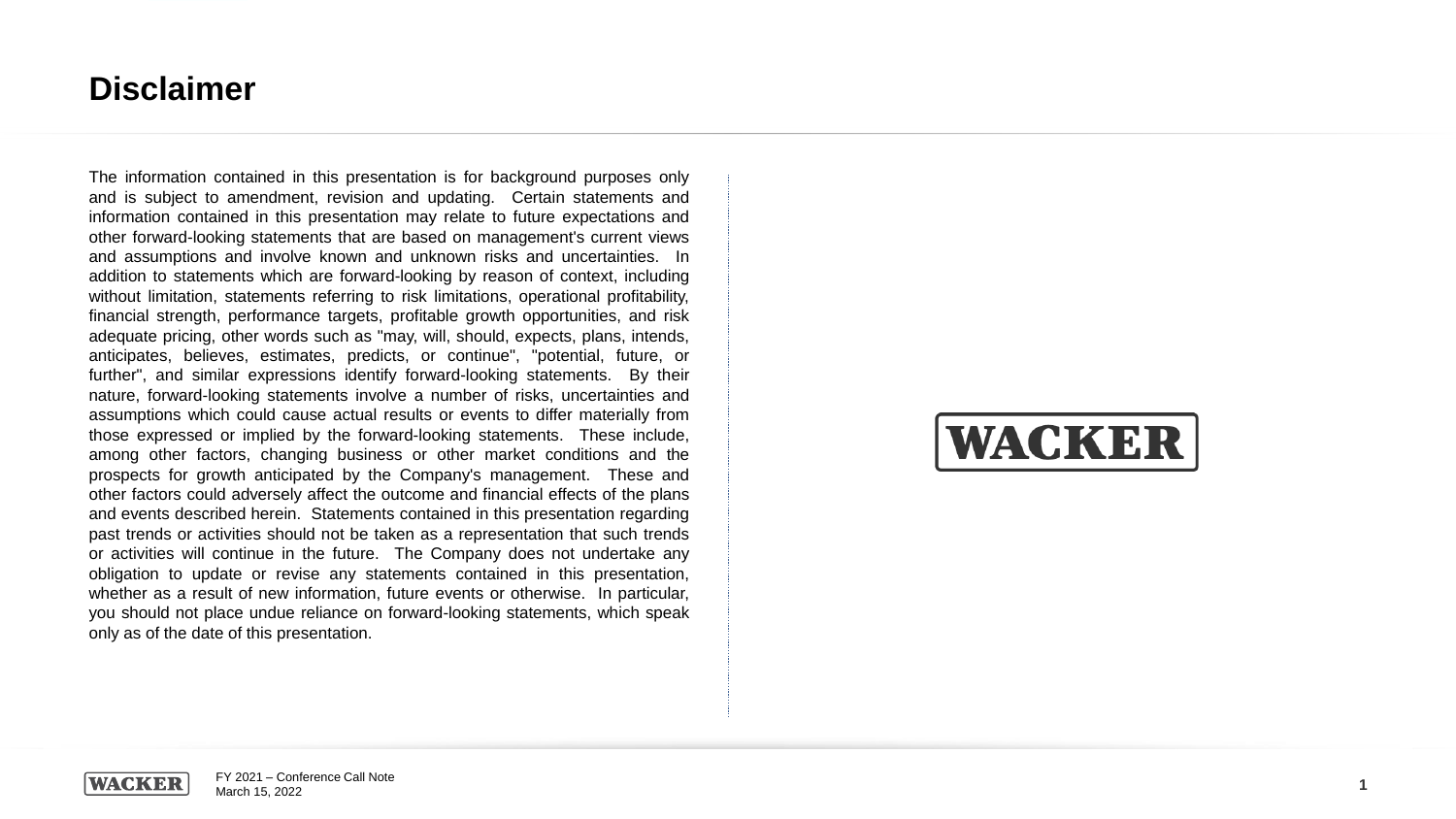# **WACKER FY 2021 Highlights**

| <b>Financials</b>                                                           |                                                        | <b>Operations</b>                                                                                       | <b>Sustainability</b>                                                                     |                        |
|-----------------------------------------------------------------------------|--------------------------------------------------------|---------------------------------------------------------------------------------------------------------|-------------------------------------------------------------------------------------------|------------------------|
| €6.2bn<br>Sales $(+32\%$ yoy)<br>Very strong demand across entire portfolio |                                                        | Strong demand in<br><b>Chemicals</b><br>Most plants fully loaded,<br>raw materials at very high levels, | <b>New, Ambitious</b><br>Targets for 2030<br>Addressing products,<br>processes and supply | <b>Full year</b>       |
| €1.5bn                                                                      | €16.24                                                 | pricing initiatives implemented                                                                         | chain                                                                                     | 2021                   |
| <b>EBITDA</b><br>$(2020 \text{ } \in 666 \text{)}$                          | <b>EPS</b><br>$(2020 \text{ } \in \infty)$             | Polysilicon stays tight                                                                                 | Path to Net Zero                                                                          | with record<br>results |
| €761m                                                                       | €8.00                                                  | Low inventory levels for solar<br>grades, strong demand from<br>semiconductors                          | 50% reduction in GHG <sup>1</sup><br>emissions by 2030 and<br>carbon neutral by 2045      |                        |
| Net cash flow<br>$(2020 \text{ } \in 698 \text{m})$                         | <b>Dividend proposal</b><br>$(2020 \text{ } \in 2.00)$ |                                                                                                         |                                                                                           |                        |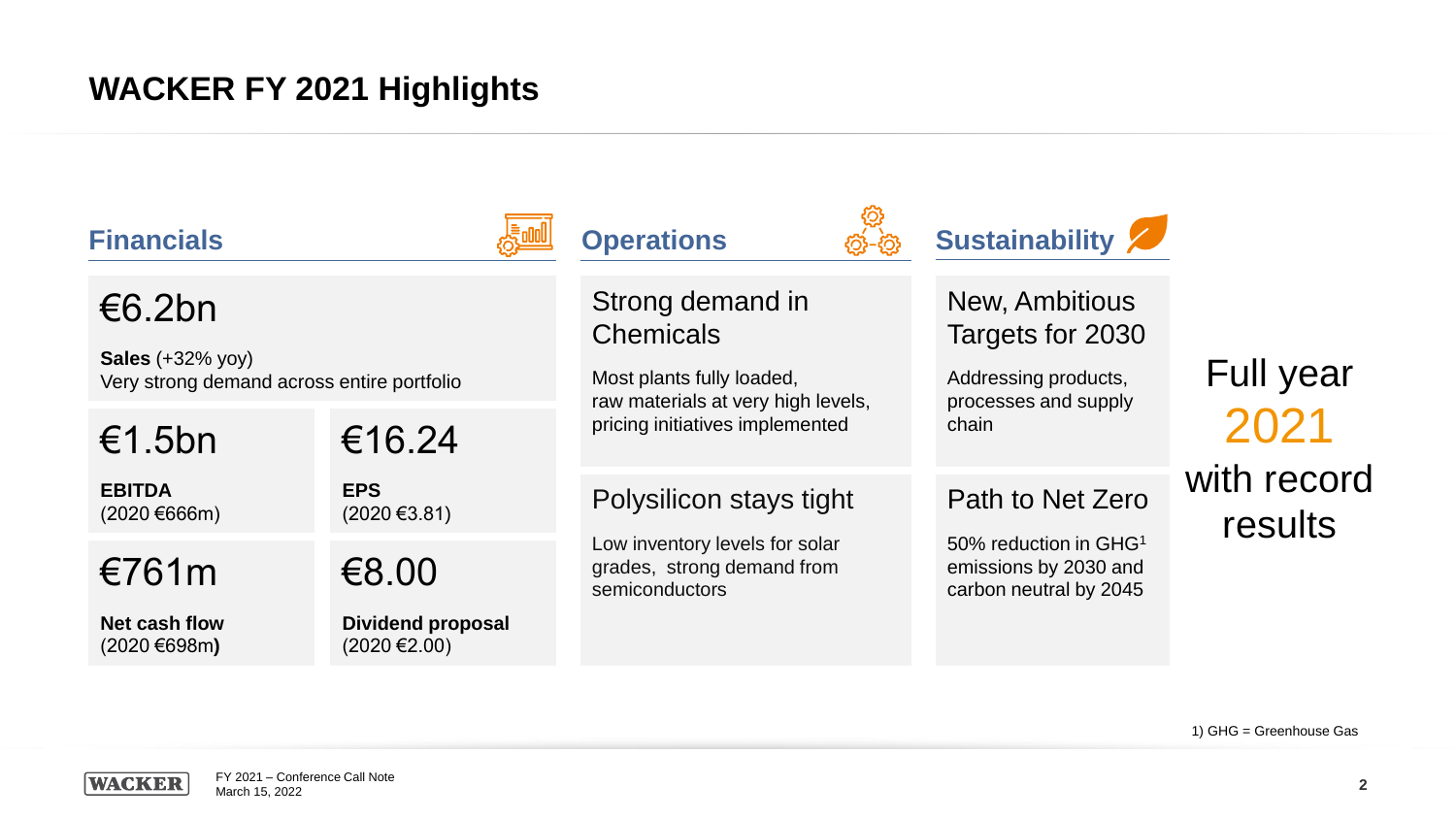# **Record High Dividend Proposed for FY 2021**

#### **Dividend (€) and Payout Ratio to Shareholders**



1) Excluding Bonus 2) Dividend proposal 3)Payout ratio = dividend / earnings from continuing operations

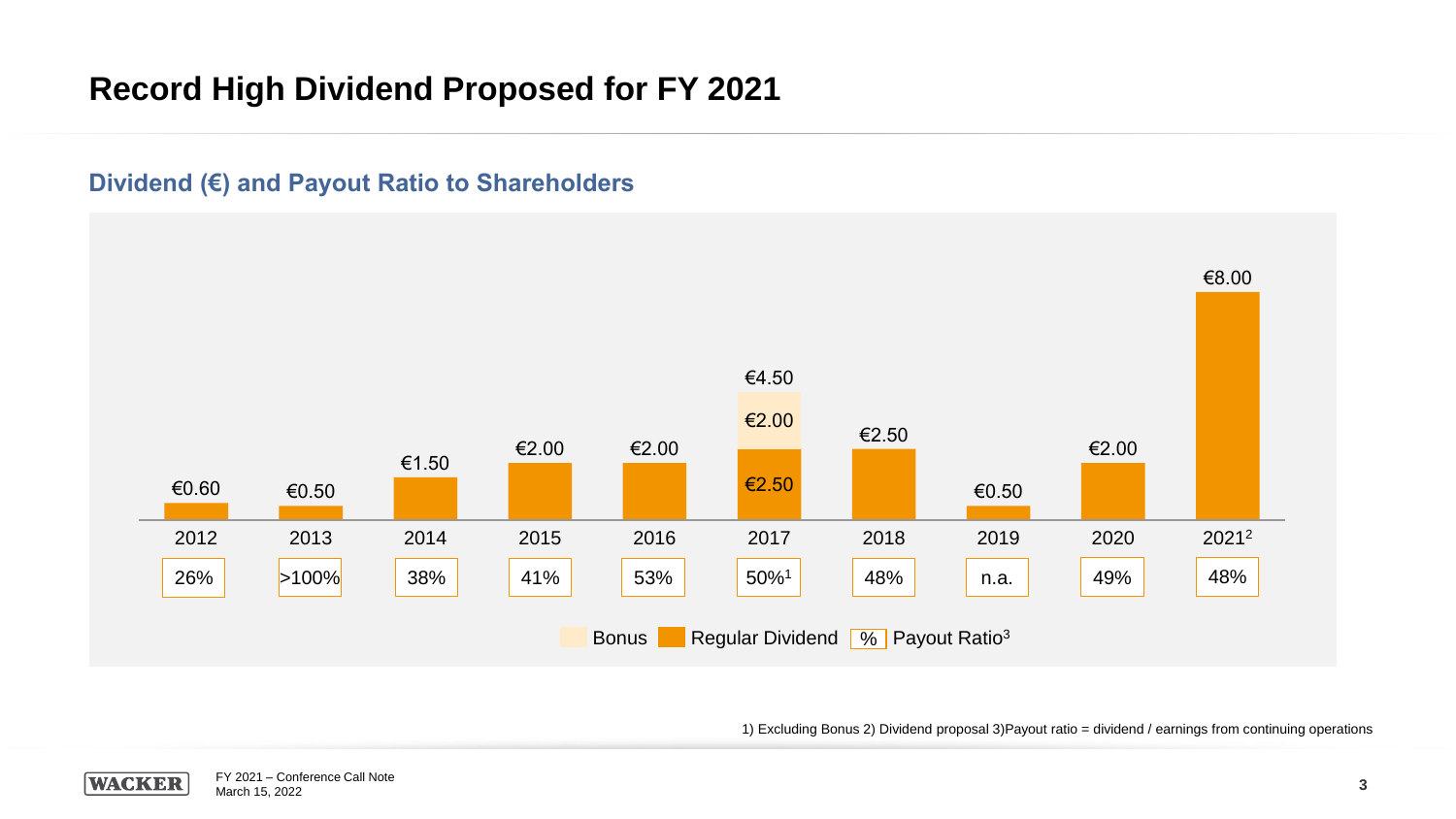# **Defined CO<sup>2</sup> Reduction Projects to Reduce GHG Emissions by 50% by 2030**



#### **CO<sup>2</sup> neutral silicon metal**

- ▶ Biocarbon & biomass utilization
- ▶ Explore carbon capture and utilization (CCU) & carbon capture storage (CCS)



#### **Process transformation**

- RHYME Bavaria:  $CO<sub>2</sub>$ -to-methanol<sup>1</sup>
- Energy efficiency and  $CO_{2}$ reduction
- Increase electrification level (e.g. Power to Heat)



#### **Green energy**

- **Leverage high electrification ratio**
- Green energy procurement

1) RHYME Bavaria – Renewable Hydrogen and Methanol Bavaria

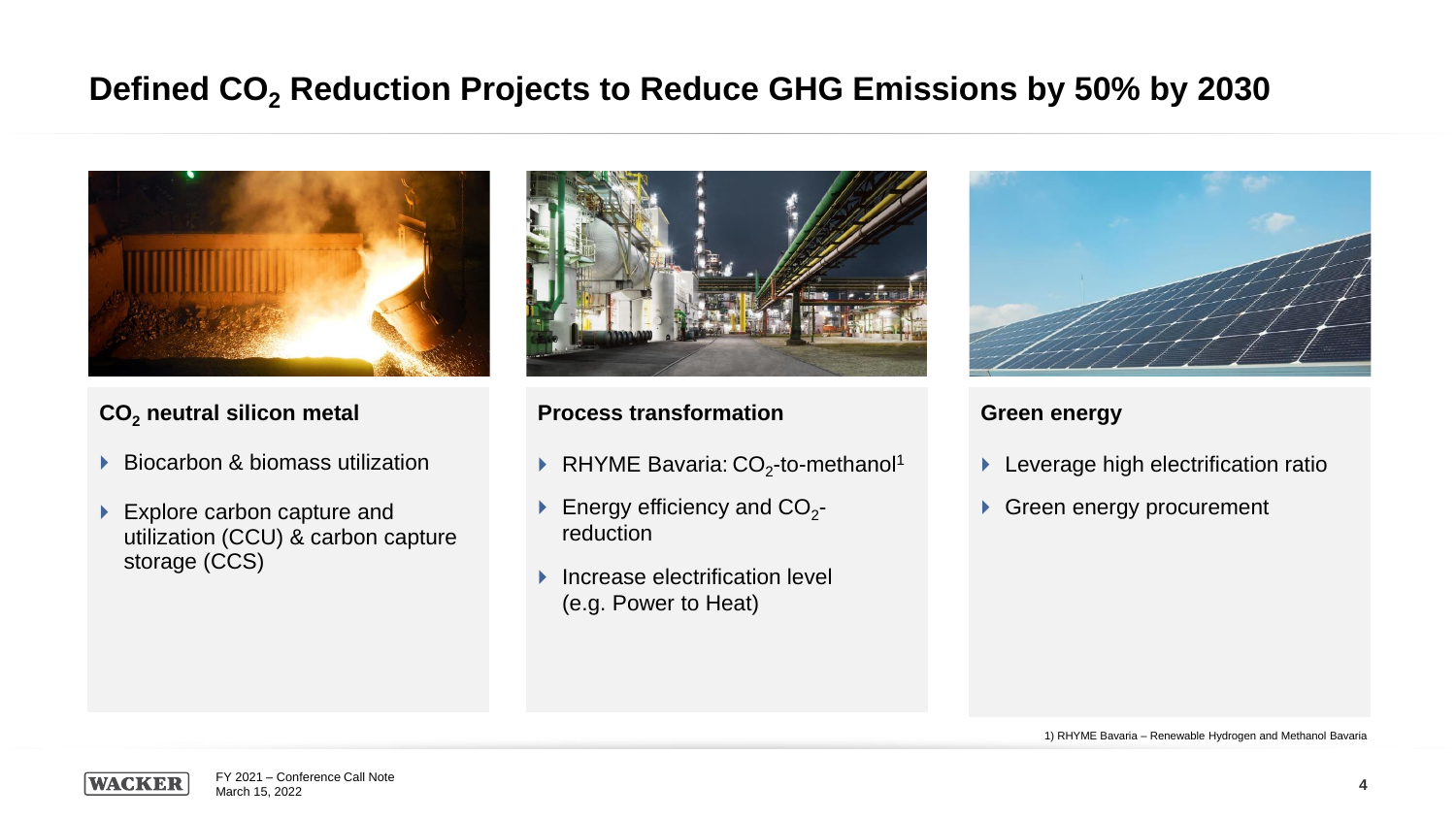# **Strong Chemicals Growth in 2022 and Higher CapEx to Meet Customer Pull**

#### **Outlook for 2022**



#### **FY 2022 Group Guidance and Q1 Trading**

- Sales at around  $f(7)$  0bn
- EBITDA  $\epsilon$ 1,200m  $\epsilon$ 1,500m
- Capex €550m €600m
- Q1 sales of about €2bn with EBITDA rising more strongly than sales y/y

#### **Rapidly Increasing Energy Costs**

- ▶ Unknown effects from war in Ukraine
- **Limited sales exposure**
- **Primary impact from raw materials and energy prices**

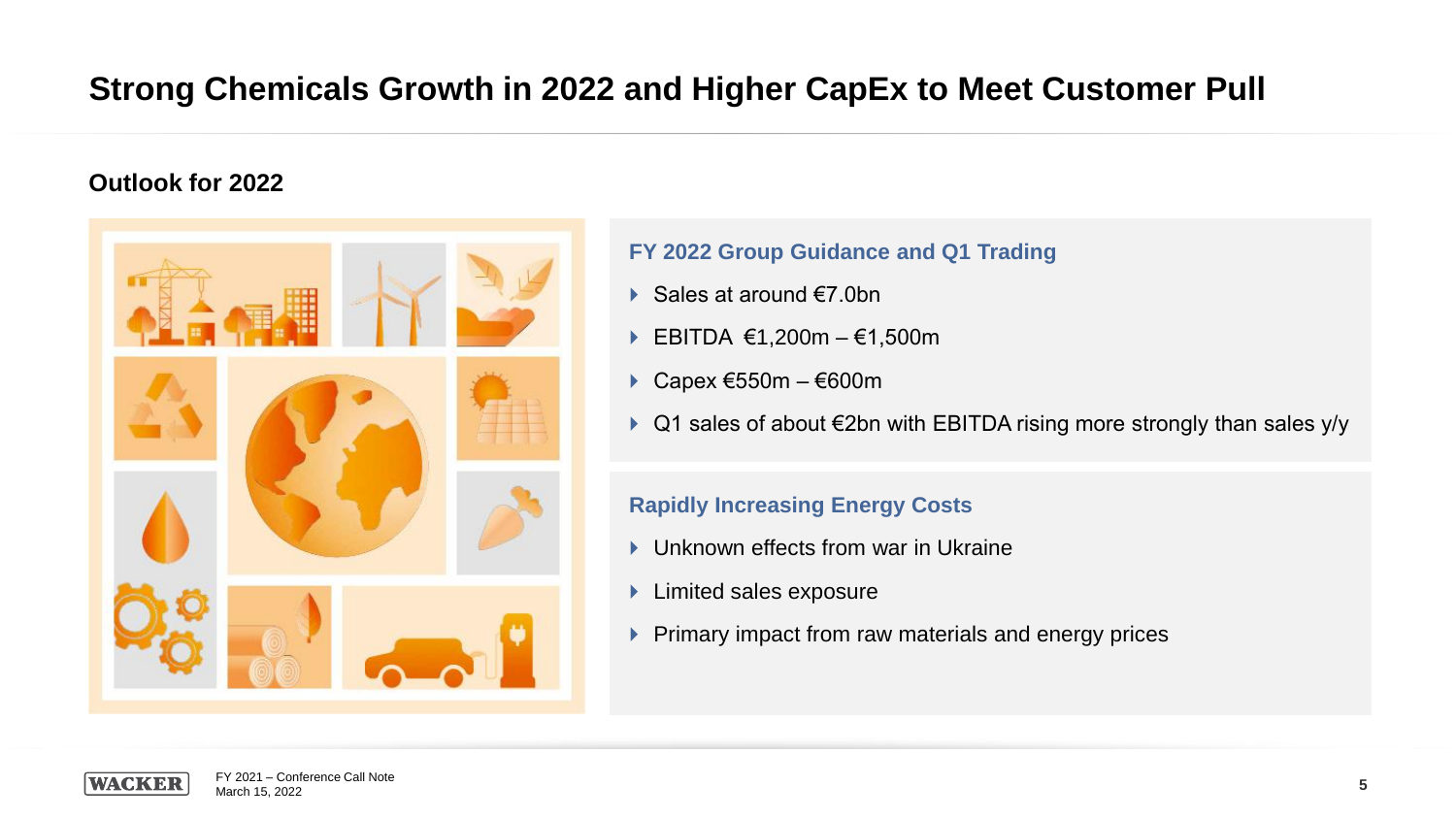# **Profit & Loss Statement Record EPS with Prices and Volume/Mix Offsetting Unprecedented Raws**

### **WACKER P&L FY 2021 (€m)**

| €m                                                                                      | <b>FY 2021</b>              | <b>FY 2020</b>               |
|-----------------------------------------------------------------------------------------|-----------------------------|------------------------------|
| <b>Sales</b>                                                                            | 6,207.5                     | 4,692.2                      |
| <b>Gross profit from sales</b>                                                          | 1,672.5                     | 869.9                        |
| Gross profit margin (in %)                                                              | 26.9%                       | 18.5%                        |
| S, G&A and R&D<br>Other operating income<br>Other operating expenses                    | $-620.6$<br>88.6<br>$-68.7$ | $-586.7$<br>85.5<br>$-142.9$ |
| <b>Operating result</b>                                                                 | 1,071.8                     | 225.8                        |
| Result from investments in joint ventures and<br>associates and other investment income | 62.5                        | 37.0                         |
| <b>EBIT</b>                                                                             | 1,134.3                     | 262.8                        |
| Interest result<br>Other financial result                                               | $-16.3$<br>$-24.4$          | $-13.9$<br>$-31.0$           |
| <b>Profit before tax</b>                                                                | 1,093.6                     | 217.9                        |
| Income taxes                                                                            | $-265.8$                    | $-15.6$                      |
| Net income for the period                                                               | 827.8                       | 202.3                        |
| <b>EPS</b> (in $\epsilon$ )                                                             | 16.24                       | 3.81                         |
| <b>EBITDA</b>                                                                           | 1,538.5                     | 666.3                        |
| Depreciation/amortization                                                               | $-404.2$                    | $-403.5$                     |
| <b>EBIT</b>                                                                             | 1,134.3                     | 262.8                        |

#### **Comments**

- Sales  $+32\%$  yoy Volume/Mix +12%, Price +21%, FX -1%
- **I** Unprecedented rise in raw materials and energy costs of about €500m more in 2021
- ▶ Siltronic at-equity accounting reinstated in Q4 for entire FY 2021 (2021: €62m)
- Tax rate of 24.3% (2020: 7.2%)
- EPS of €16.24 (2020: €3.81)



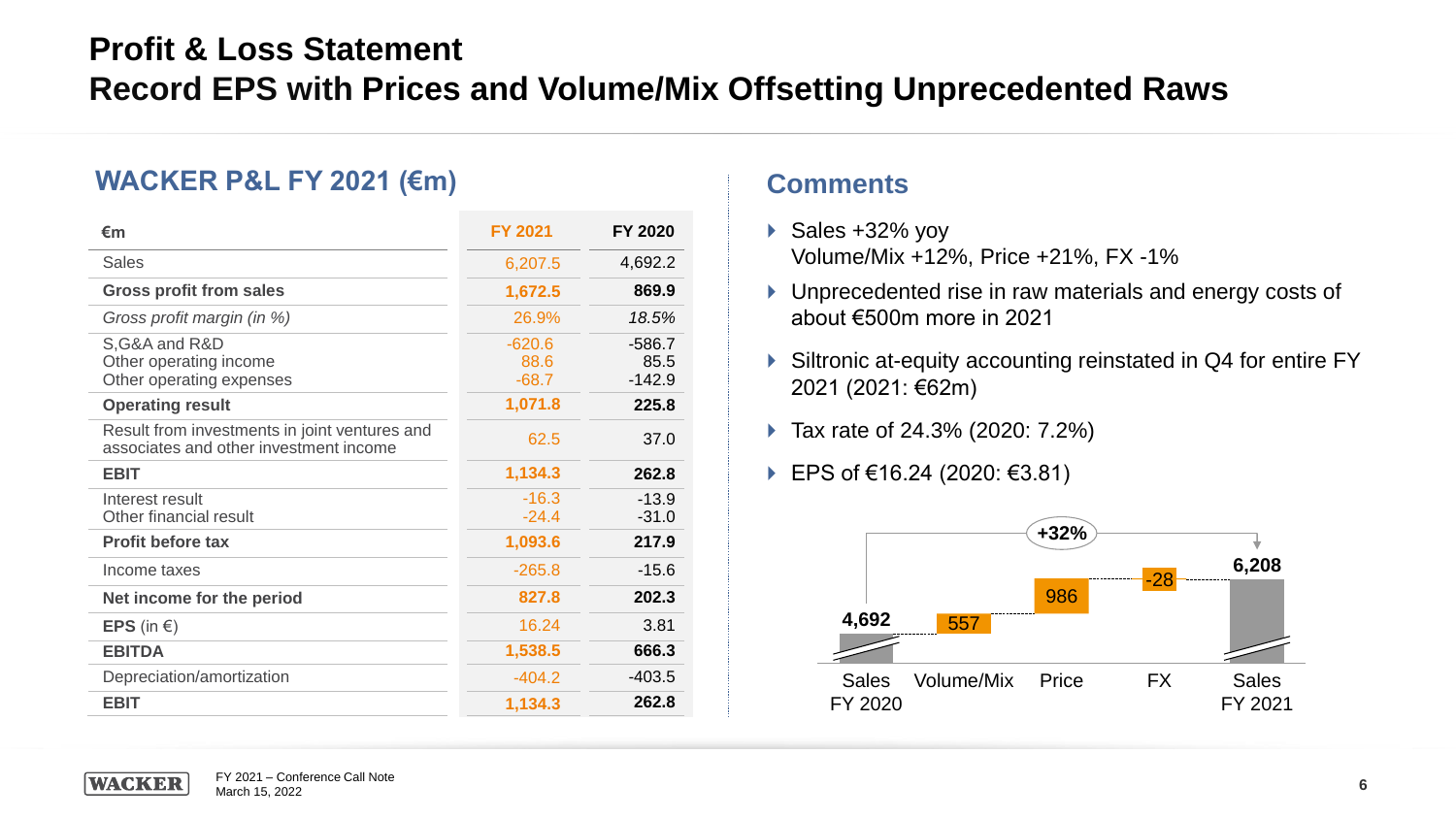# **Balance Sheet Composition Cash Position Significantly Higher and Pension Liability Reduced**

### **Balance sheet (%)**



### **Characteristics 12/31/21**

- Strong Liquidity:
	- Cash & securities of €1,983m (Dec 31, 2020: €1,338m)
- Provisions for pensions: €1,813m (Dec 31, 2020: €2,713m)
	- ▶ Discount rate in Germany at 1.24% (Dec 31, 2020: 0.70%)
	- $\triangleright$  €250m contribution to a CTA<sup>1</sup> for previously unfunded pension liabilities
	- ▶ DTA<sup>2</sup> relating to pensions of €357m
- Equity:  $€3,100m$ (Dec 31, 2019: €1,692m)
- Siltronic stake re-classified as "Fixed Asset" (€659m)

1) CTA = Contractual Trust Arrangement 2) DTA= Deferred tax asset

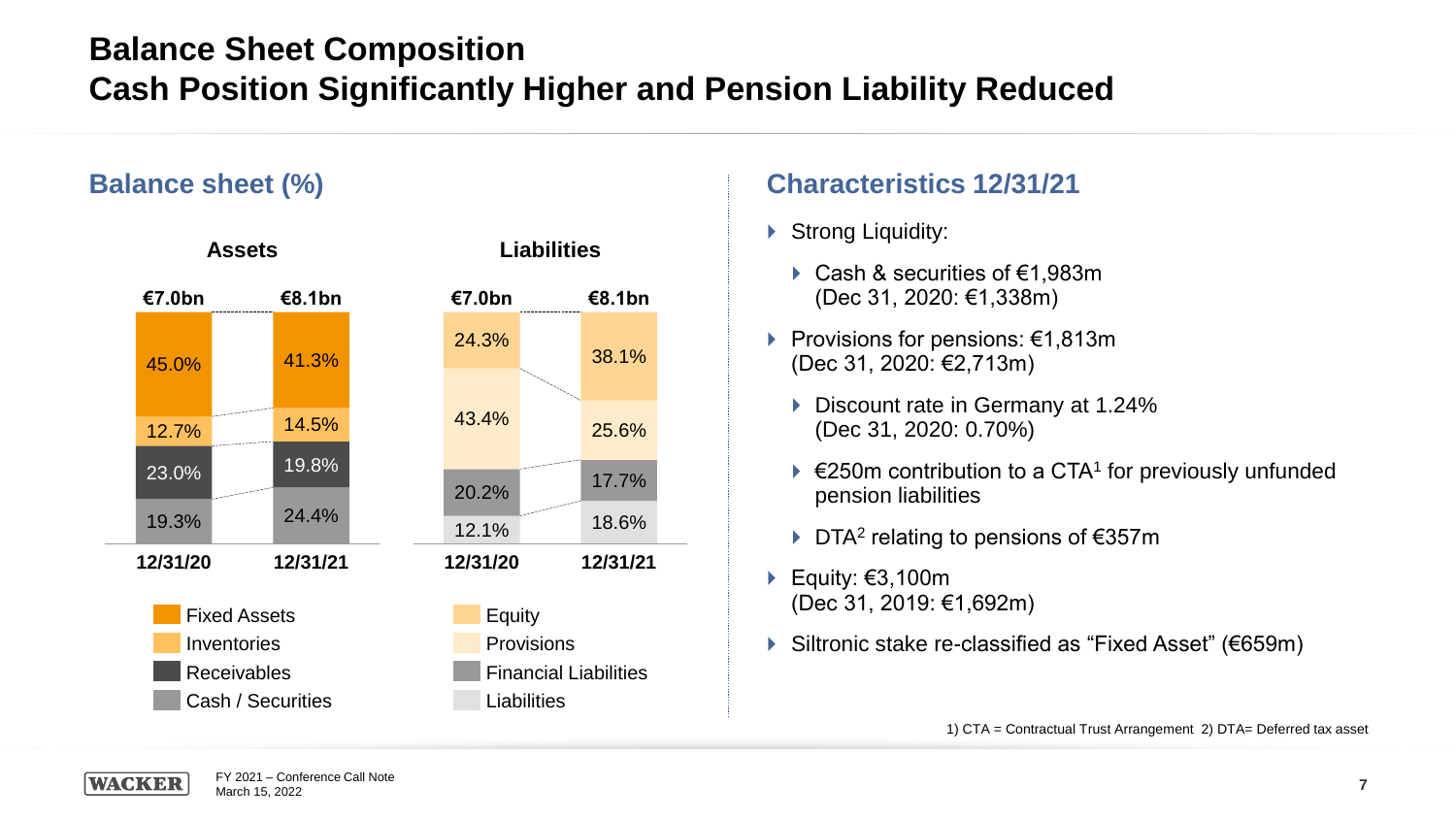# **SILICONES Pricing Initiatives, Specialties Growth and Strong Order Intake**

FY 2020 FY 2021



#### **Highlights 2021**

- ▶ Sales and EBITDA benefit from price / mix effects
- Broad-based demand with order intake at a high level
- ▶ Price increases implemented to counter unprecedented rise in Si-metal and energy

#### **Outlook 2022**

- Sales of approx.  $\epsilon$ 3.0bn with an EBITDA margin on a par with PY
- ▶ Specialties volume growth and higher prices

compensate significantly higher raws and energy costs

 Accelerating specialties growth with silanes acquisition (SICO) in China

Q4 2020 Q4 2021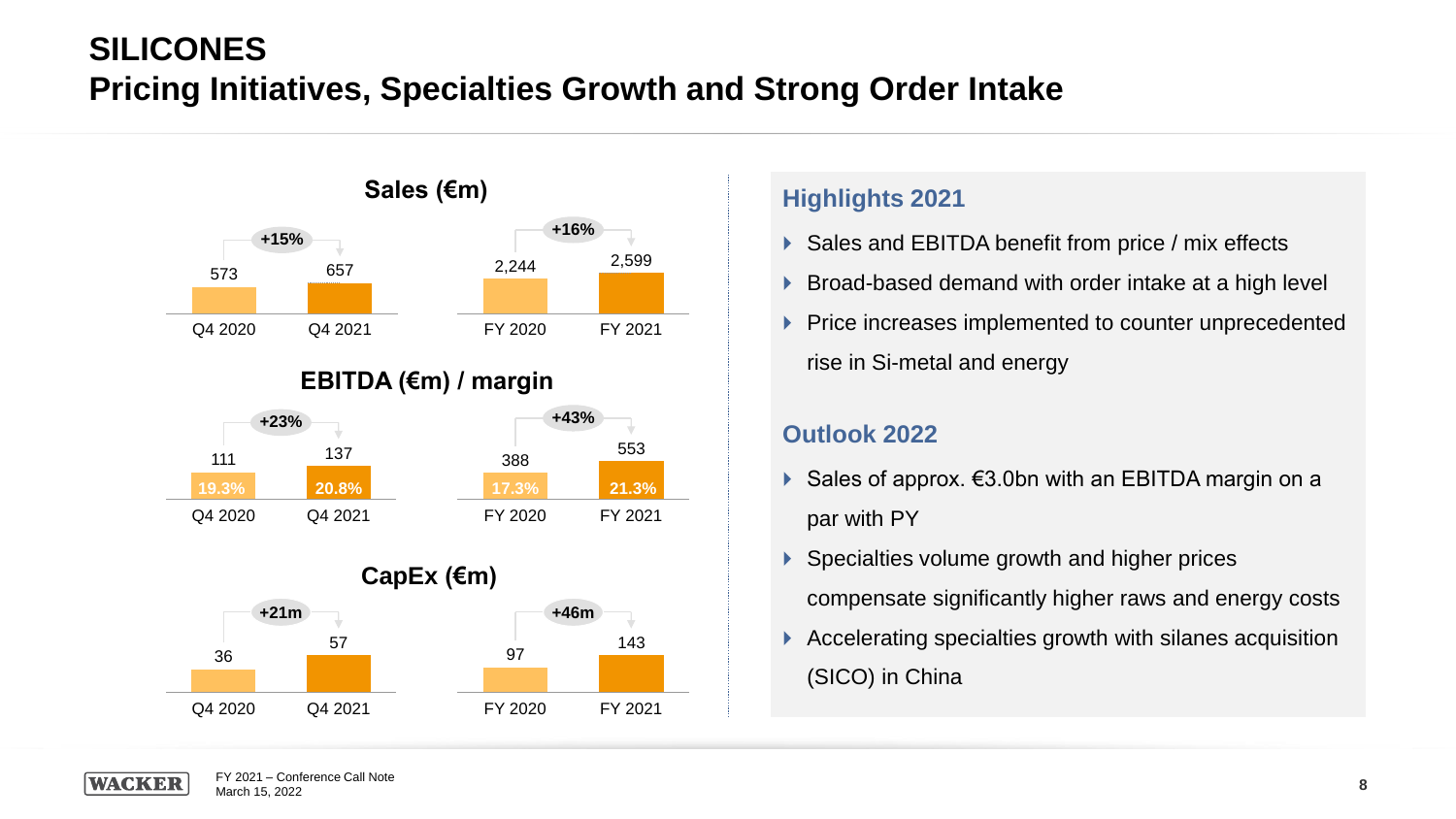# **POLYMERS Pricing Initiatives Partially Compensated Unprecedented Raw Material Rise**



### **EBITDA (€m) / margin**



**CapEx (€m)**



### **Highlights 2021**

- ▶ Continued strong demand
- Price increases and surcharges address an unprecedented rise in raw material costs
- EBITDA supported by good cost performance
- ▶ CapEx focused on new capacities in China, scheduled for completion in H2 2022

#### **Outlook 2022**

- Sales of approx.  $\epsilon$ 2.0bn with an EBITDA margin on a par with PY
- $\blacktriangleright$  Higher volumes in all regions
- $\triangleright$  Prices higher than PY to compensate for higher raws and energy costs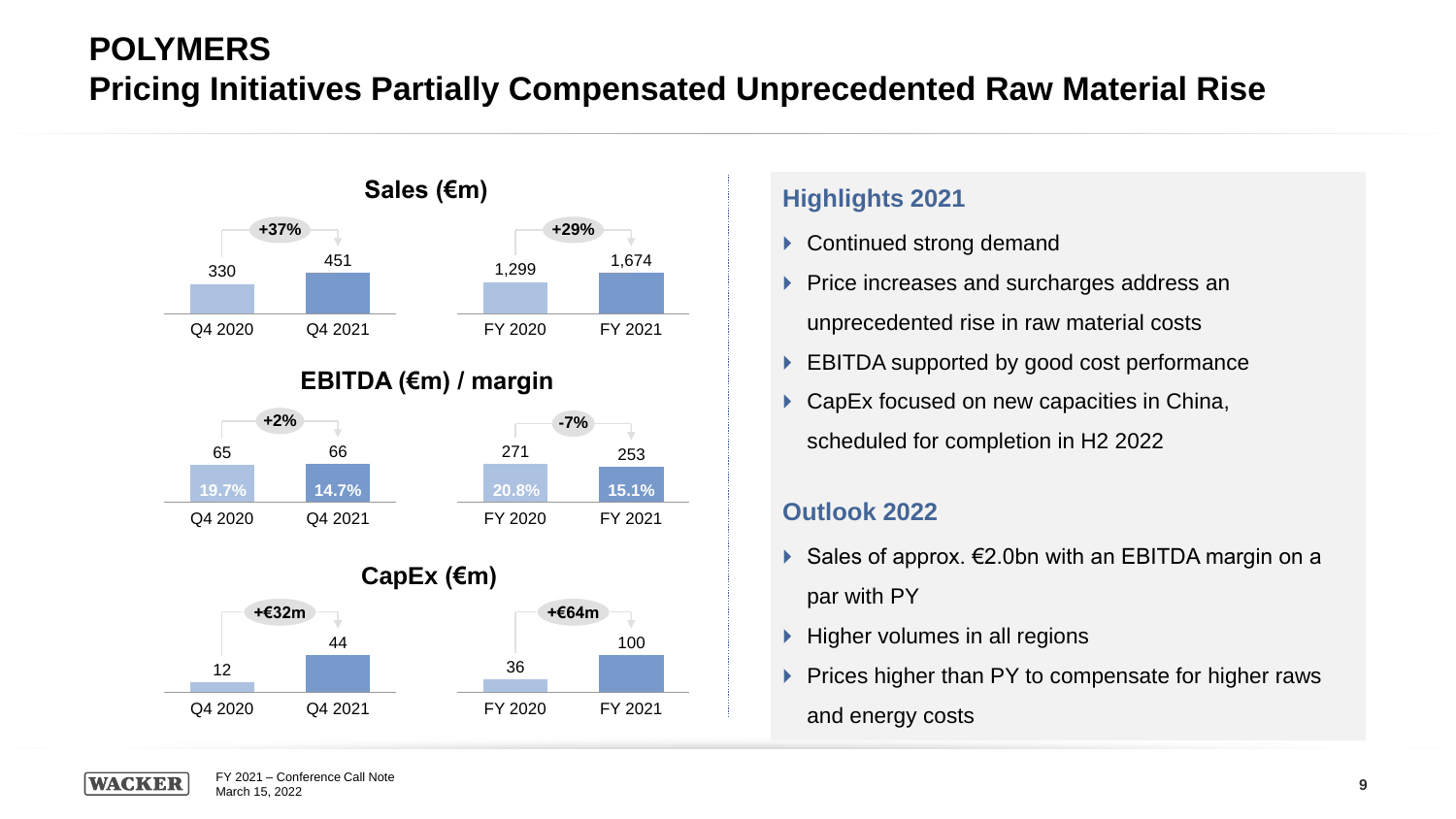# **BIOSOLUTIONS Strong Sales Growth in BioPharma and BioIngredients**



### **EBITDA (€m) / margin**



**CapEx (€m)**



### **Highlights 2021**

- ▶ Sales driven by strong BioPharma and BioIngredients
- ▶ EBITDA supported by higher utilization rates and good cost structure but with ramp and integration costs
- $\triangleright$  New partnerships to develop solutions 1) for lipid nanoparticles and 2) cultivated meat

#### **Outlook 2022**

- ▶ Low-double-digit % sales growth with continued growth in biologics
- ▶ EBITDA slightly below PY due to a Force Majeure in Life Science Chemicals and investments in BioPharma digitalization

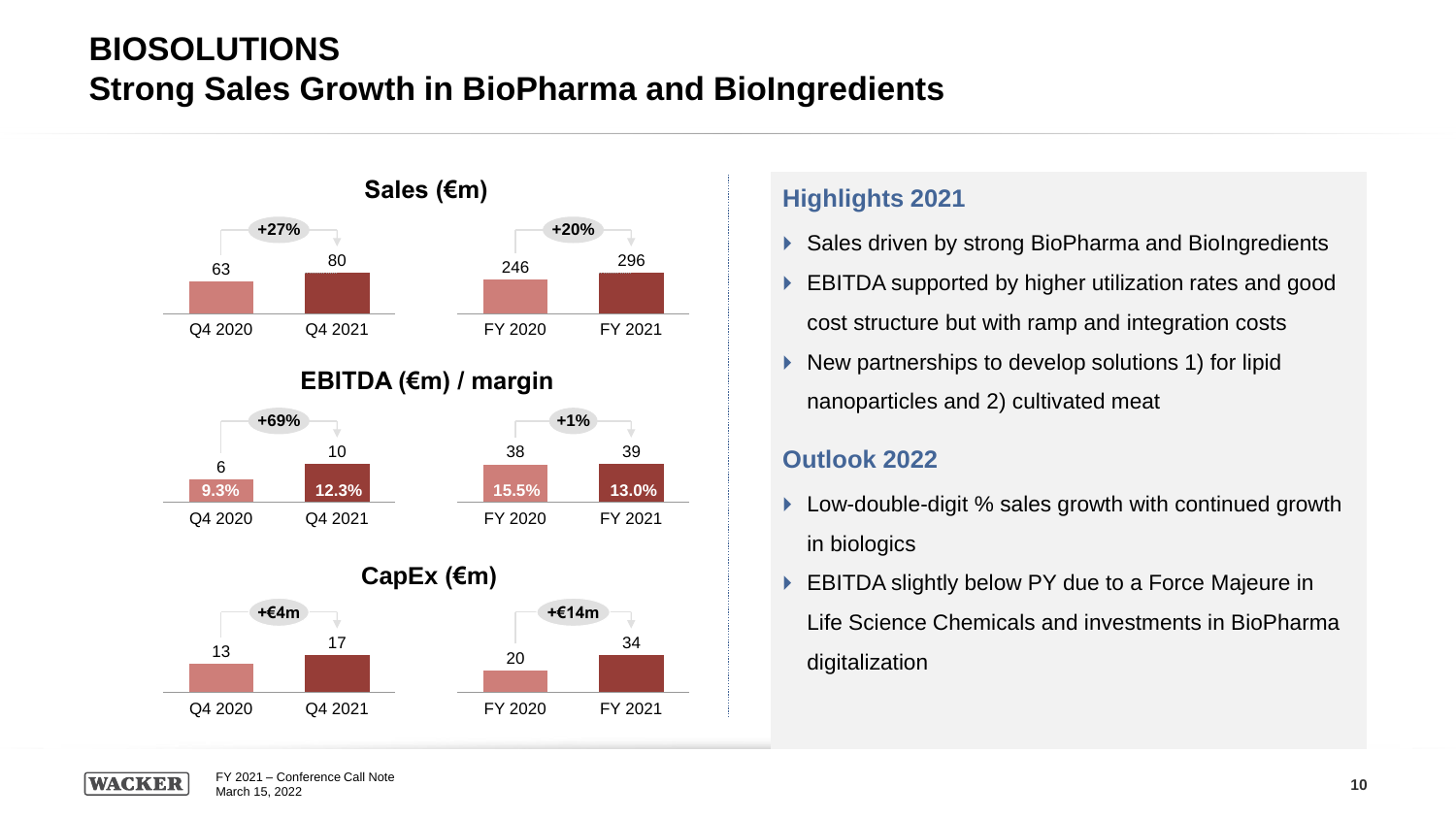# **POLYSILICON High Prices for Solar-Grade, Continued Cost Reductions and Semi Shift**



#### **Highlights 2021**

- ▶ Strong demand and tightness in semi and high-end solar markets
- ▶ EBITDA supported by significantly higher prices for solar-grades, higher semi volumes and cost reductions

#### **Outlook 2022**

- Sales of approx.  $\epsilon$ 1.6bn with an EBITDA in the range of €330m to €500m
- ASP somewhat higher than PY and positive mix effects, but lower volumes
- Significantly higher raw materials & energy

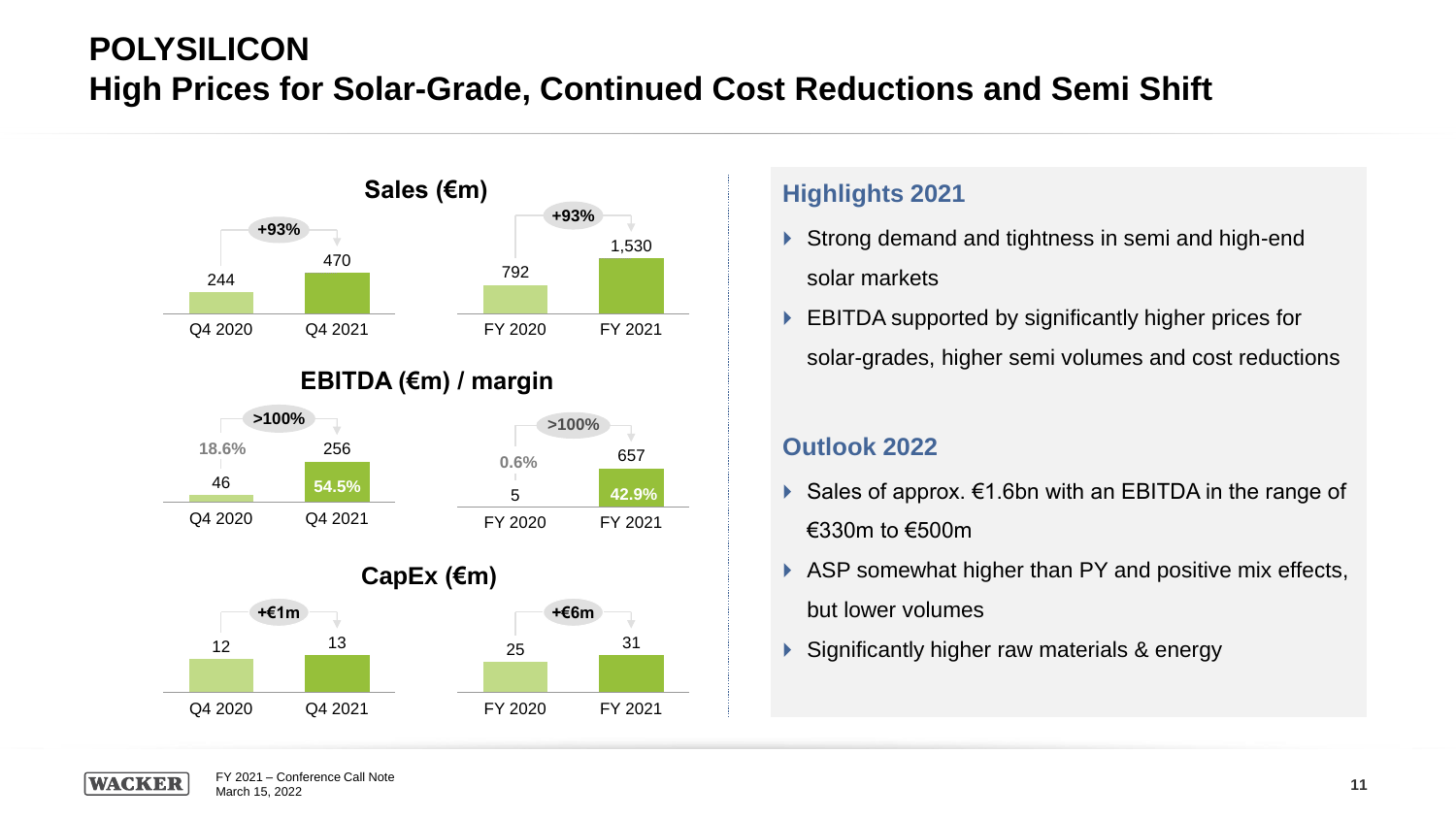# **Net Financial Position Strong Net Cash Flow Generation Drives Significant Improvement in Net Cash**

### **Net Financial Position Bridge per 12/31/2021 (€m)**



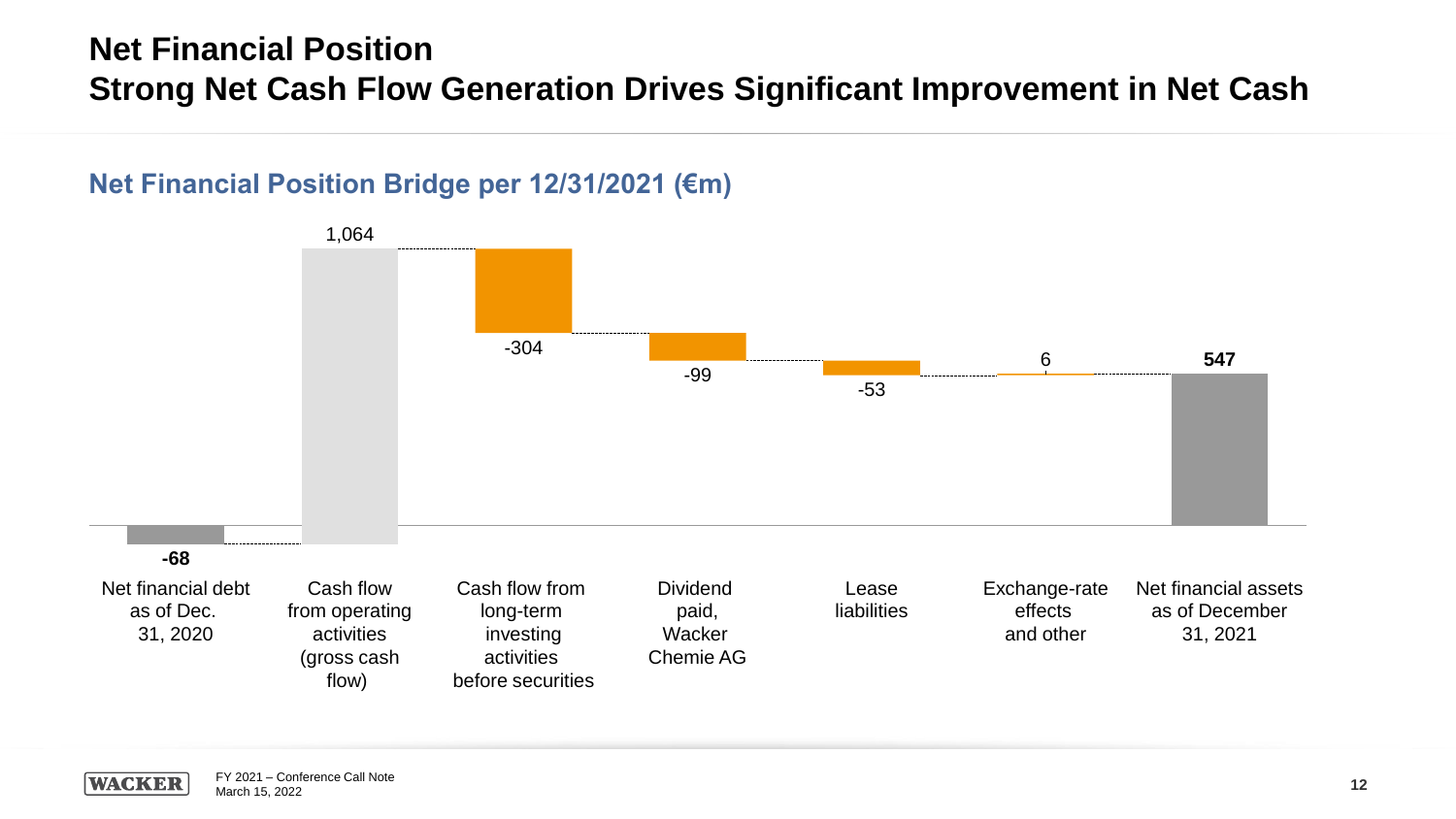# **Guidance FY 2022**

| In $\epsilon$ m    | <b>FY 2021</b> | <b>Outlook 2022</b>                                  |
|--------------------|----------------|------------------------------------------------------|
| <b>Sales</b>       | 6,208          | Around €7,000m                                       |
| <b>EBITDA</b>      | 1,539          | €1,200 – 1,500m                                      |
| EBITDA margin (%)  | 24.8%          | Substantially lower than last year                   |
| Net cash flow      | 761            | Clearly positive, substantially lower than last year |
| CapEx              | 344            | €550 $-$ 600m                                        |
| Net financial debt | $-547$         | Positive net financial assets                        |
| Net Income         | 828            | Markedly lower than last year                        |
| Depreciation       | 404            | Around €400m                                         |
| ROCE (%)           | 28.3%          | Substantially higher than the cost of capital        |
| Tax Rate (%)       | 24.3%          | Approximately 25%                                    |

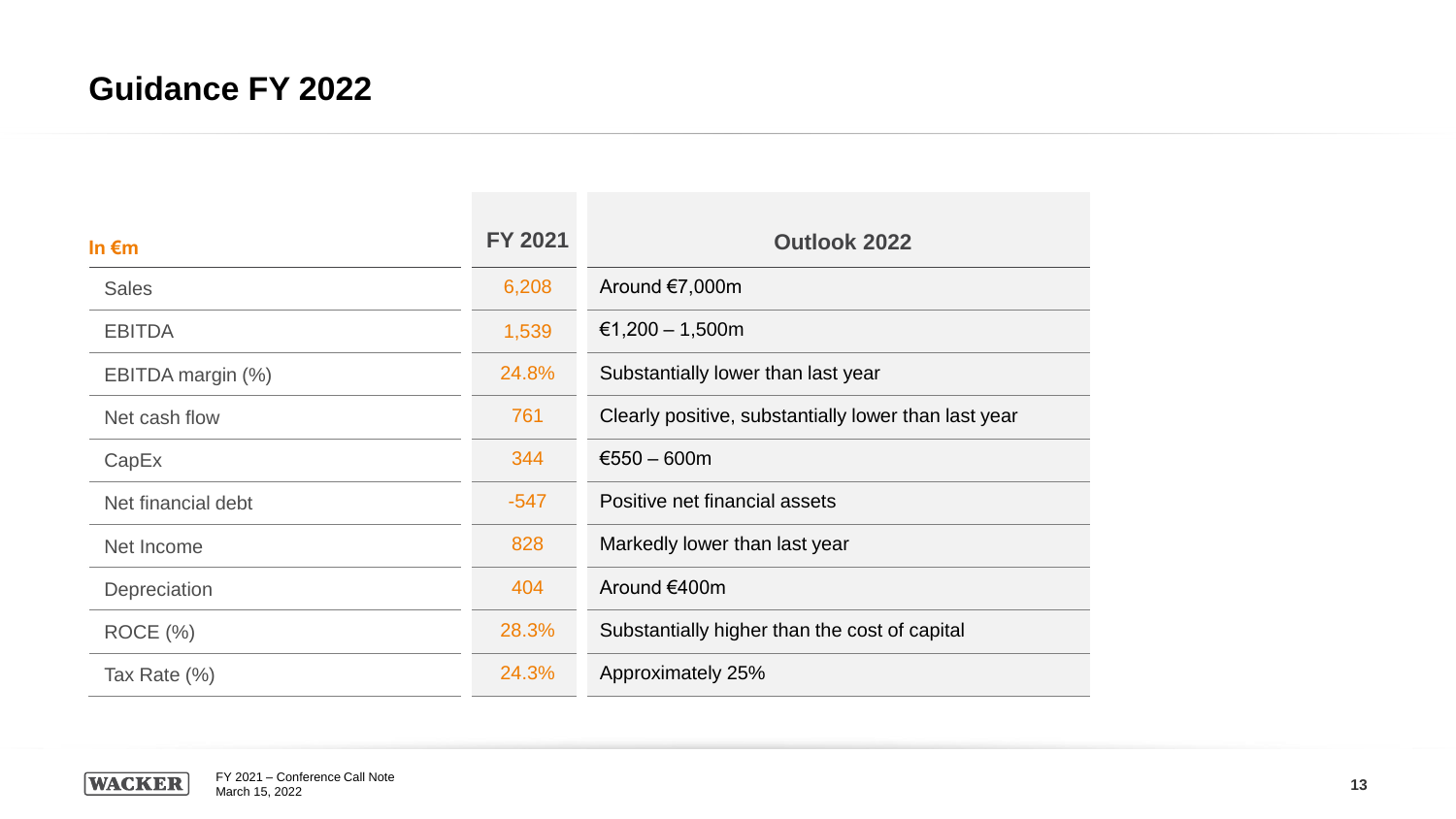# **Q1 Trading Update Sales of about €2bn with EBITDA Rising More Strongly than Sales Y/Y**

### **SILICONES**

- ▶ Continued strong growth
- ▶ First months of 2022 still benefit from trailing raw material prices and energy hedging effects

### **POLYMERS**

- ▶ Continued strong growth
- $\triangleright$  Prices higher than PY to compensate for higher raws and energy costs

### **BIOSOLUTIONS**

- ▶ Continued strong growth
- ▶ Force Majeure at a key intermediate in Life Science chemicals

### **POLYSILICON**

- ▶ Continued strong demand
- First months of 2022 still benefit from trailing raw material prices and energy hedging effects

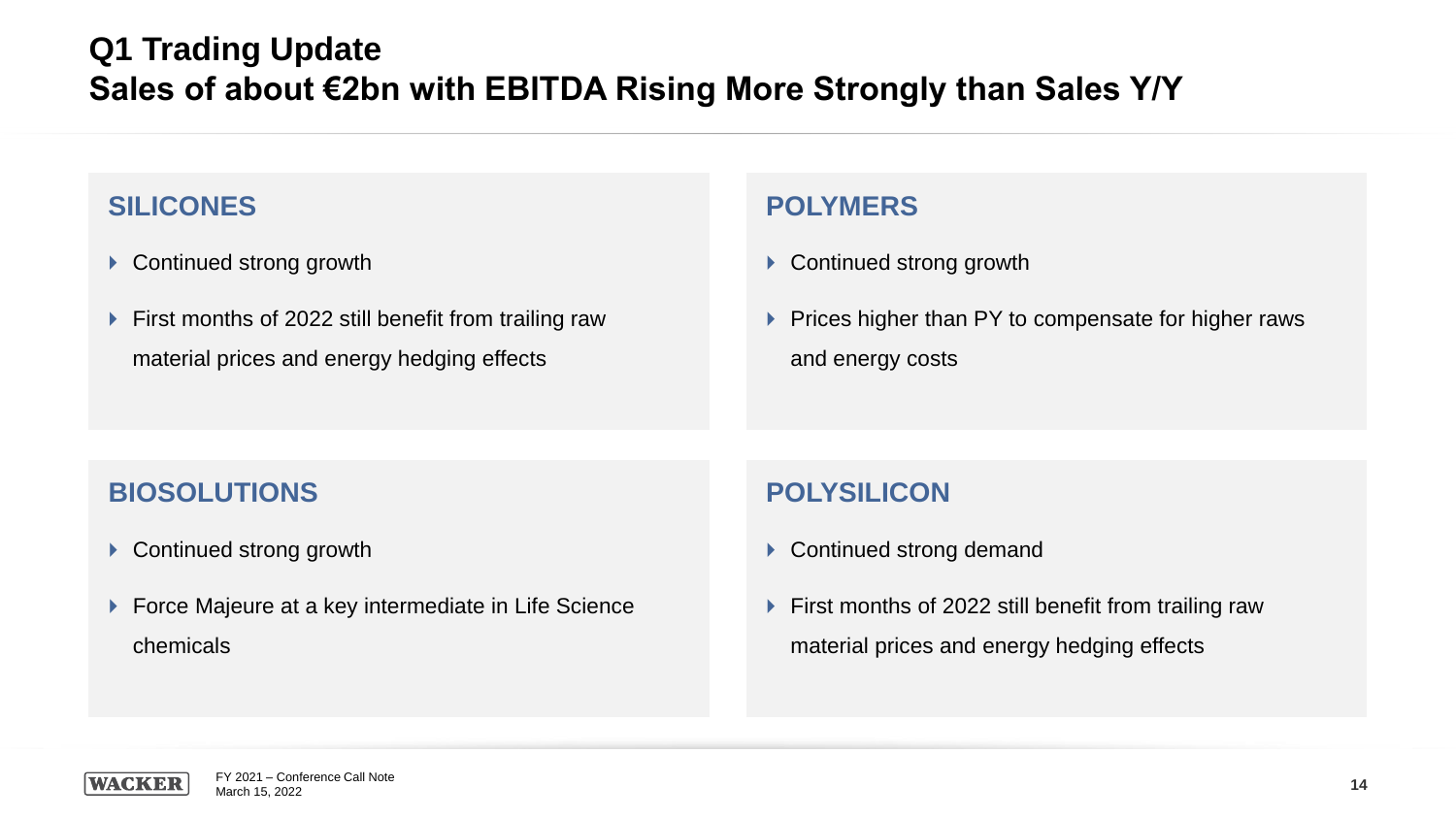

#### CREATING TOMORROW`S SOLUTIONS



# **FY 2021 – Q&A Session**

Dr. Christian Hartel (CEO), Dr. Tobias Ohler (CFO) March 15, 2022

MWW.Wacker.com www.wacker.com www.wacker.com www.wacker.com www.wacker.com www.wacker.com www.wacker.com w Ticker: WCH www.wacker.com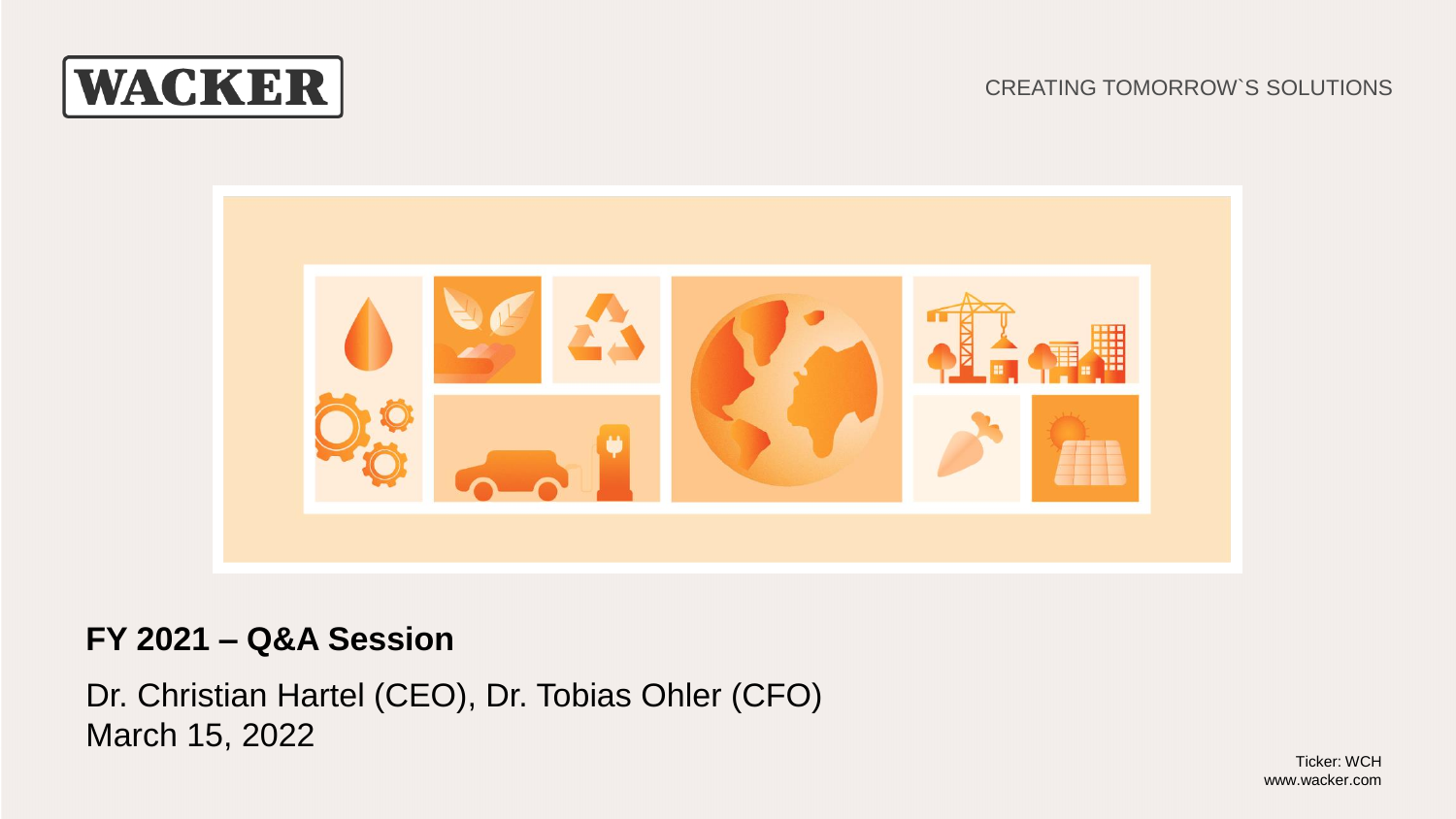# **Appendix: FY 2021 Results – Sales and EBITDA Breakdown**

**WACKER** 



r i 2021 – Conference Calif Note<br>March 15, 2022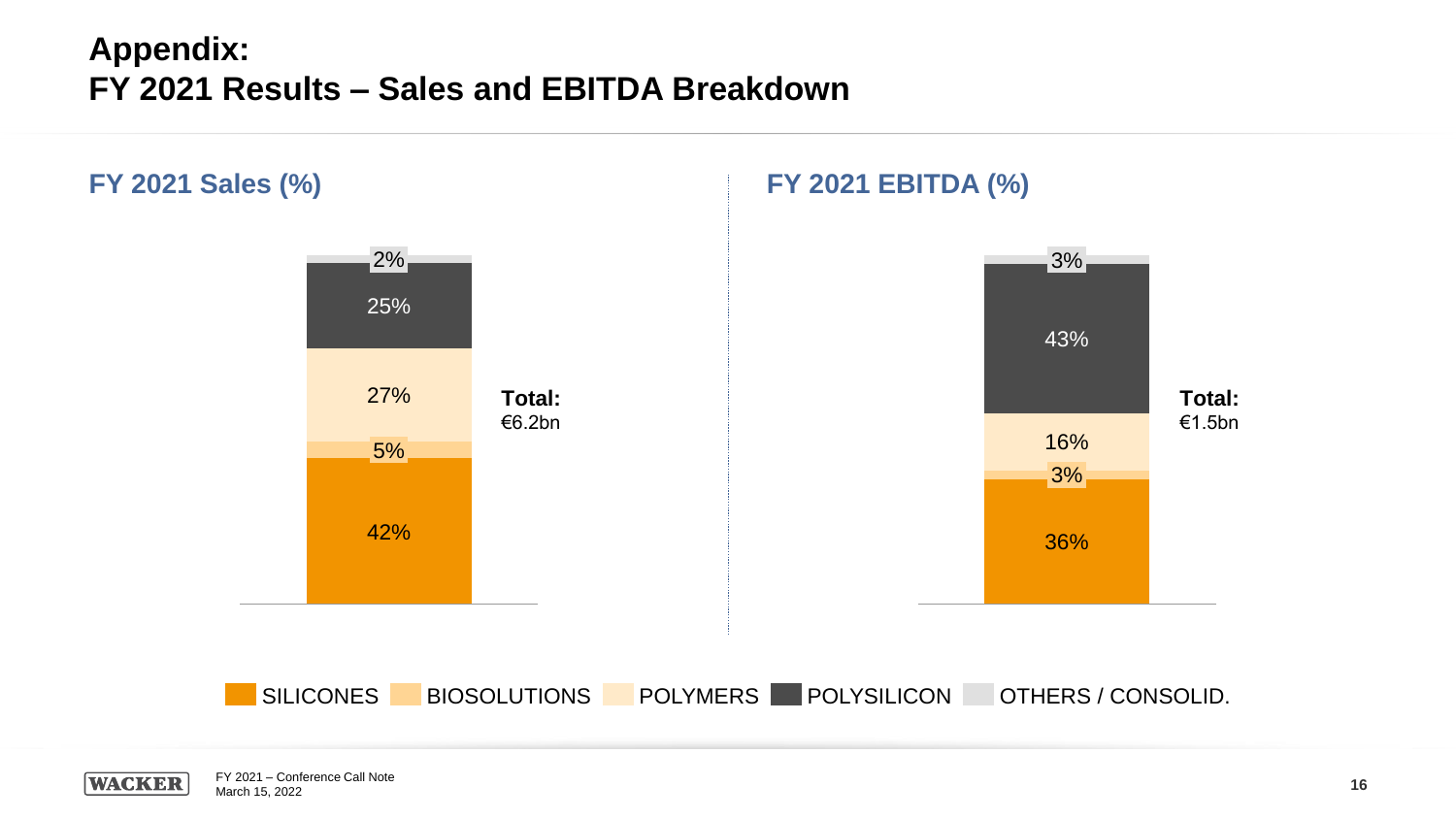# **Appendix: FY 2021 Results – P&L**

| In $\epsilon$ m           | <b>FY 2021</b> | <b>FY 2020</b> | % YoY    |
|---------------------------|----------------|----------------|----------|
| <b>Sales</b>              | 6,208          | 4,692          | 32%      |
| <b>EBITDA</b> reported    | 1,539          | 666            | $>100\%$ |
| <b>EBITDA-Margin</b>      | 24.8%          | 14.2%          |          |
| <b>EBIT</b>               | 1,134          | 263            | $>100\%$ |
| <b>EBIT-Margin</b>        | 18.3%          | 5.6%           |          |
| Net income for the period | 828            | 202            | $>100\%$ |
| CapEx                     | 344            | 224            | 53%      |
| Net cash flow             | 7611           | 698            | 9%       |
| Net financial debt        | $-547$         | 68             |          |

<sup>1)</sup> incl €250m contribution to a CTA for previously unfunded pension liabilities

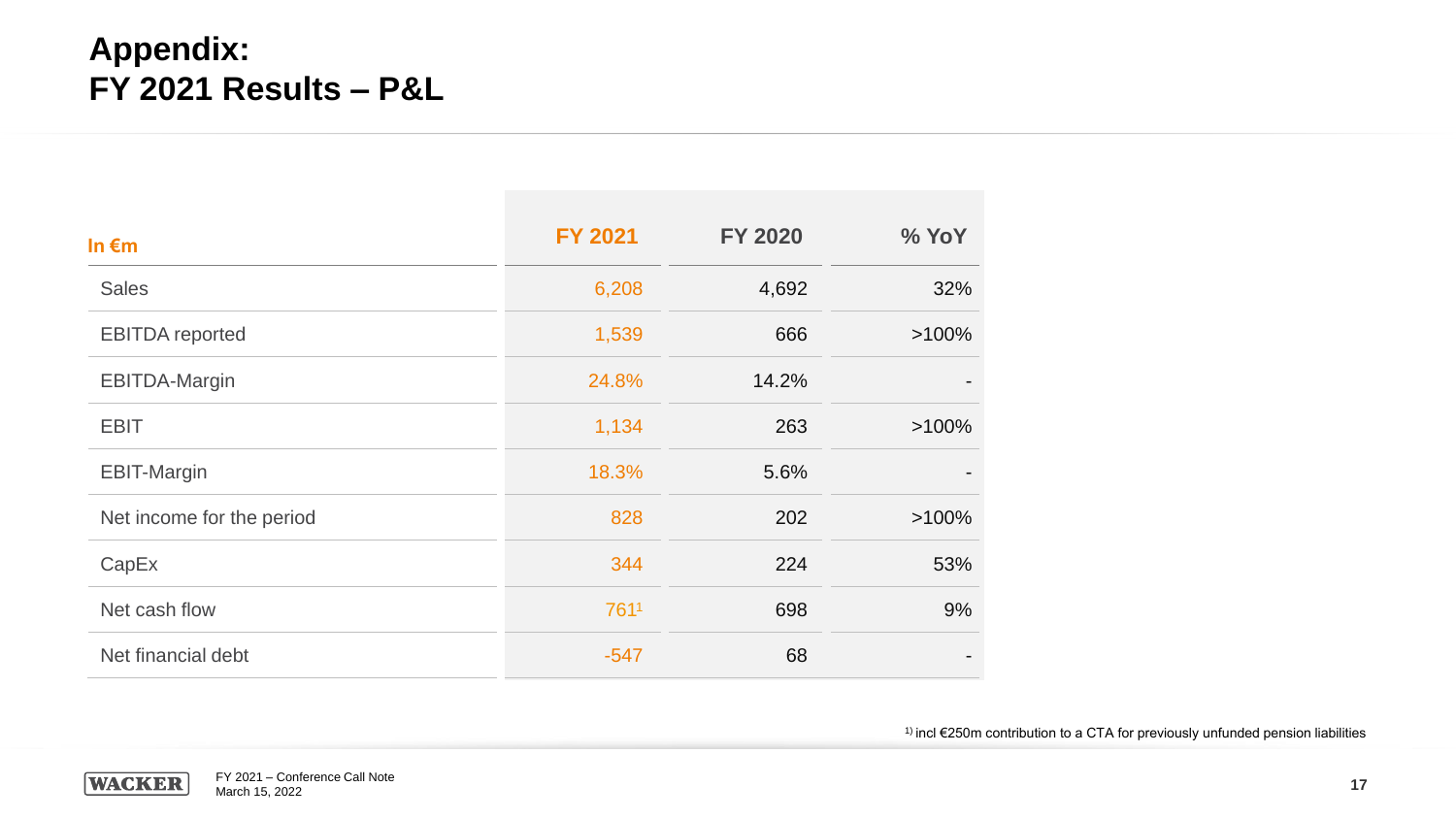# **Appendix: FY 2021 Results – Breakdown by Business**

|                     |              | <b>FY 2021</b> |                                |              | FY 2020       |                                |              | Q4 2021       |                                |              | Q4 2020       |                                |
|---------------------|--------------|----------------|--------------------------------|--------------|---------------|--------------------------------|--------------|---------------|--------------------------------|--------------|---------------|--------------------------------|
| In $\epsilon$ m / % | <b>SALES</b> | <b>EBITDA</b>  | <b>EBITDA</b><br><b>MARGIN</b> | <b>SALES</b> | <b>EBITDA</b> | <b>EBITDA</b><br><b>MARGIN</b> | <b>SALES</b> | <b>EBITDA</b> | <b>EBITDA</b><br><b>MARGIN</b> | <b>SALES</b> | <b>EBITDA</b> | <b>EBITDA</b><br><b>MARGIN</b> |
| <b>Chemicals</b>    | 4,569        | 844            | 18.5%                          | 3,789        | 696           | 18.4%                          | 1,188        | 213           | 17.9%                          | 966          | 181           | 18.8%                          |
| <b>SILICONES</b>    | 2,599        | 553            | 21.3%                          | 2,244        | 388           | 17.3%                          | 657          | 137           | 20.8%                          | 573          | 111           | 19.3%                          |
| <b>POLYMERS</b>     | 1,674        | 253            | 15.1%                          | 1,299        | 271           | 20.8%                          | 451          | 66            | 14.7%                          | 330          | 65            | 19.7%                          |
| <b>BIOSOLUTIONS</b> | 296          | 39             | 13.0%                          | 246          | 38            | 15.5%                          | 80           | 10            | 12.3%                          | 63           | 6             | 9.3%                           |
| <b>POLYSILICON</b>  | 1,530        | 657            | 42.9%                          | 792          | 5             | 0.6%                           | 470          | 256           | 54.5%                          | 244          | 46            | 18.6%                          |
| <b>Others</b>       | 129          | 39             | 29.8%                          | 128          | $-35$         | n.a.                           | 37           | 42            | $>100\%$                       | 33           | $-32^{1}$     | n.a.                           |
| Consolidation       | $-20$        | $-1$           | n.a.                           | $-17$        | $\mathbf 1$   | n.a.                           | $-6$         | $-1$          | n.a.                           | $-4$         |               | n.a.                           |
| <b>WACKER Group</b> | 6,208        | 1,539          | 24.8%                          | 4,692        | 666           | 14.2%                          | 1,688        | 510           | 30.2%                          | 1,239        | 196           | 15.8%                          |

1) incl. "Shape the future" restructuring provision of €49m

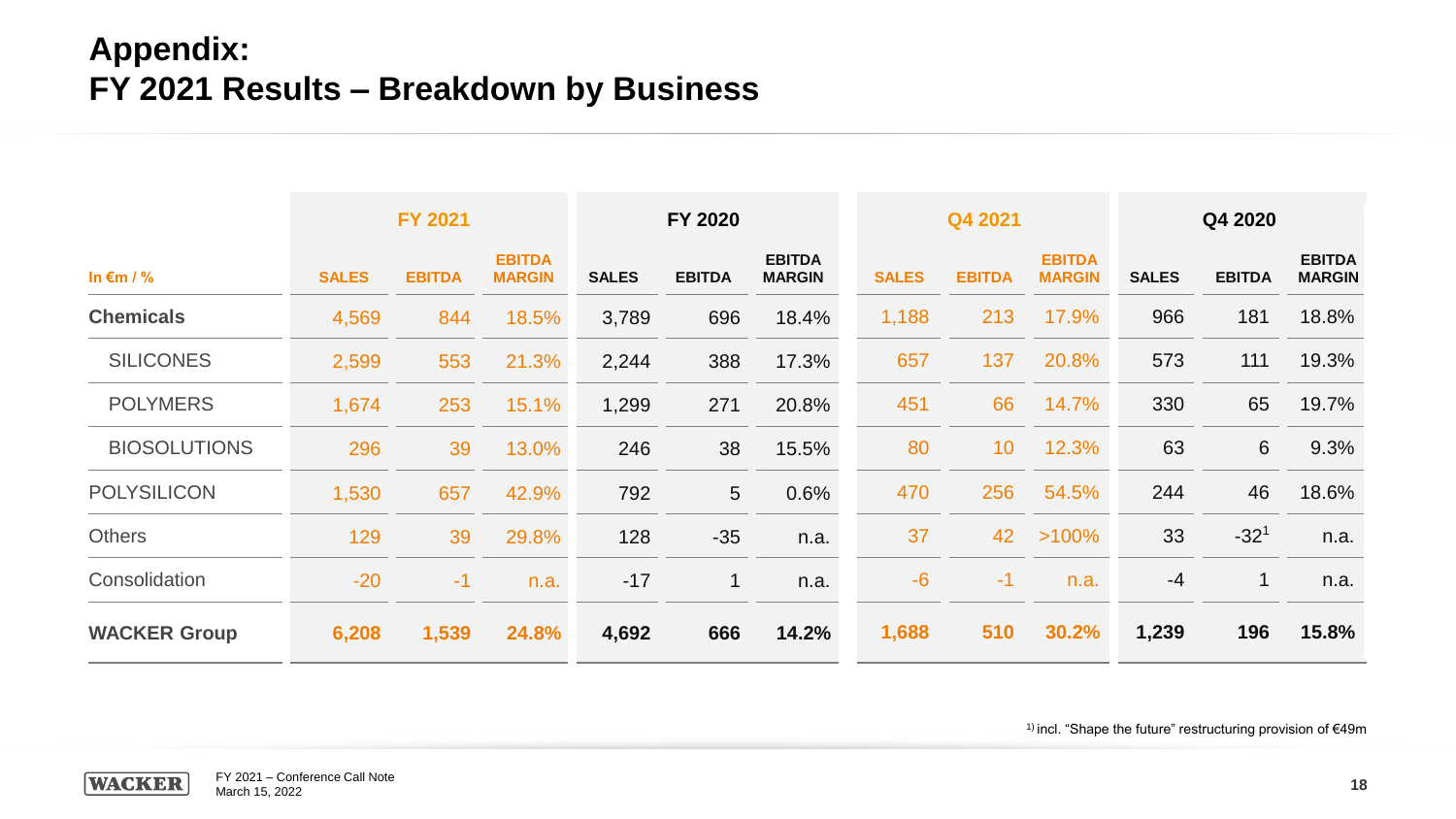# **Appendix: Strong Growth of Global PV Markets in 2022 Expected**

| <b>Country</b>          | 2017          | 2018          | 2019          | 2020          | 2021          | 2022e          |
|-------------------------|---------------|---------------|---------------|---------------|---------------|----------------|
| Germany                 | 1.8           | 3.0           | 4.0           | 4.9           | 5.3           | $6.0 - 8.0$    |
| Spain                   | 0.1           | 0.4           | 4.7           | 3.3           | 3.8           | $4.0 - 6.0$    |
| Europe other            | 4.9           | 8.1           | 13.0          | 13.0          | 19.9          | $22.0 - 26.0$  |
| <b>Europe total</b>     | 6.8           | 11.5          | 21.7          | 21.2          | 29.0          | $32.0 - 40.0$  |
| Australia               | 1.3           | 3.8           | 4.4           | 5.1           | 5.2           | $4.0 - 5.0$    |
| China*                  | 52.8          | 44.3          | 30.1          | 48.2          | 54.9          | $75.0 - 90.0$  |
| India                   | 9.6           | 8.5           | 7.3           | 3.2           | 12.0          | $11.0 - 14.0$  |
| Japan                   | 7.4           | 7.0           | 7.5           | 8.2           | 7.5           | $6.0 - 8.0$    |
| <b>USA</b>              | 10.6          | 10.6          | 13.3          | 19.2          | 25.0          | $20.0 - 25.0$  |
| <b>Rest of Americas</b> | 3.4           | 6.0           | 8.0           | 6.0           | 7.0           | $12.0 - 14.0$  |
| <b>Rest of World</b>    | 8.1           | 13.3          | 26.0          | 28.9          | 29.4          | $40.0 - 44.0$  |
| <b>Total</b>            | <b>100 GW</b> | <b>105 GW</b> | <b>118 GW</b> | <b>140 GW</b> | <b>170 GW</b> | $200 - 240$ GW |

Sources: SPE, IHS, industry announcements, WACKER estimates; \*China official data adjusted for installed/not connected capacity

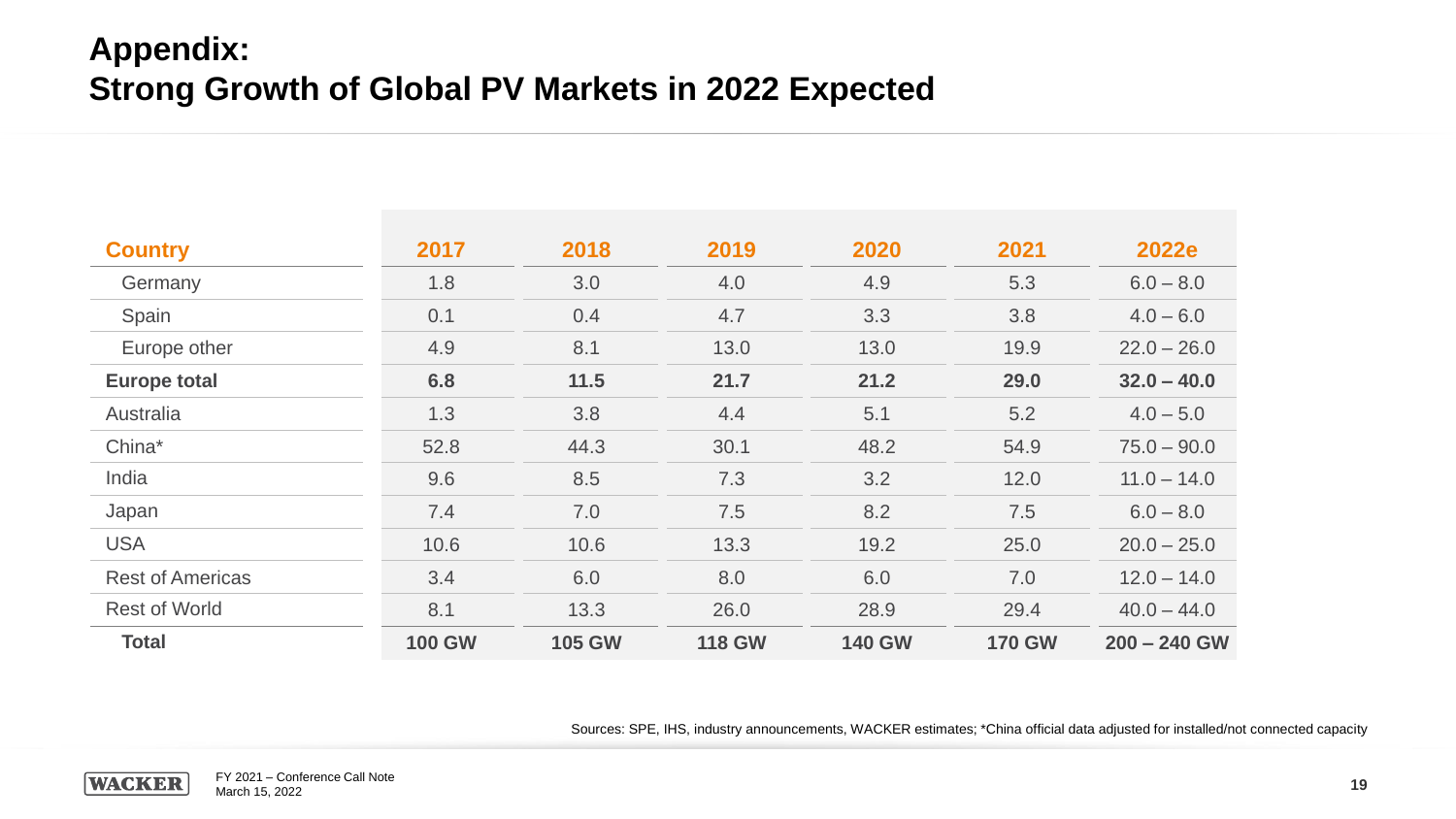# **Appendix: Modelling Help**

### **Siltronic AG**

- ▶ At-equity reinstated at end 2021 for entire year
	- ▶ Investment income is reported in WACKER income statement (P&L)
	- Investment income equals 30.8% of the net income attributable to the shareholders of Siltronic less the PPA (approx. €4-5m per quarter).

# **Others Segment**

Model with -€20m EBITDA for 2022 before Siltronic

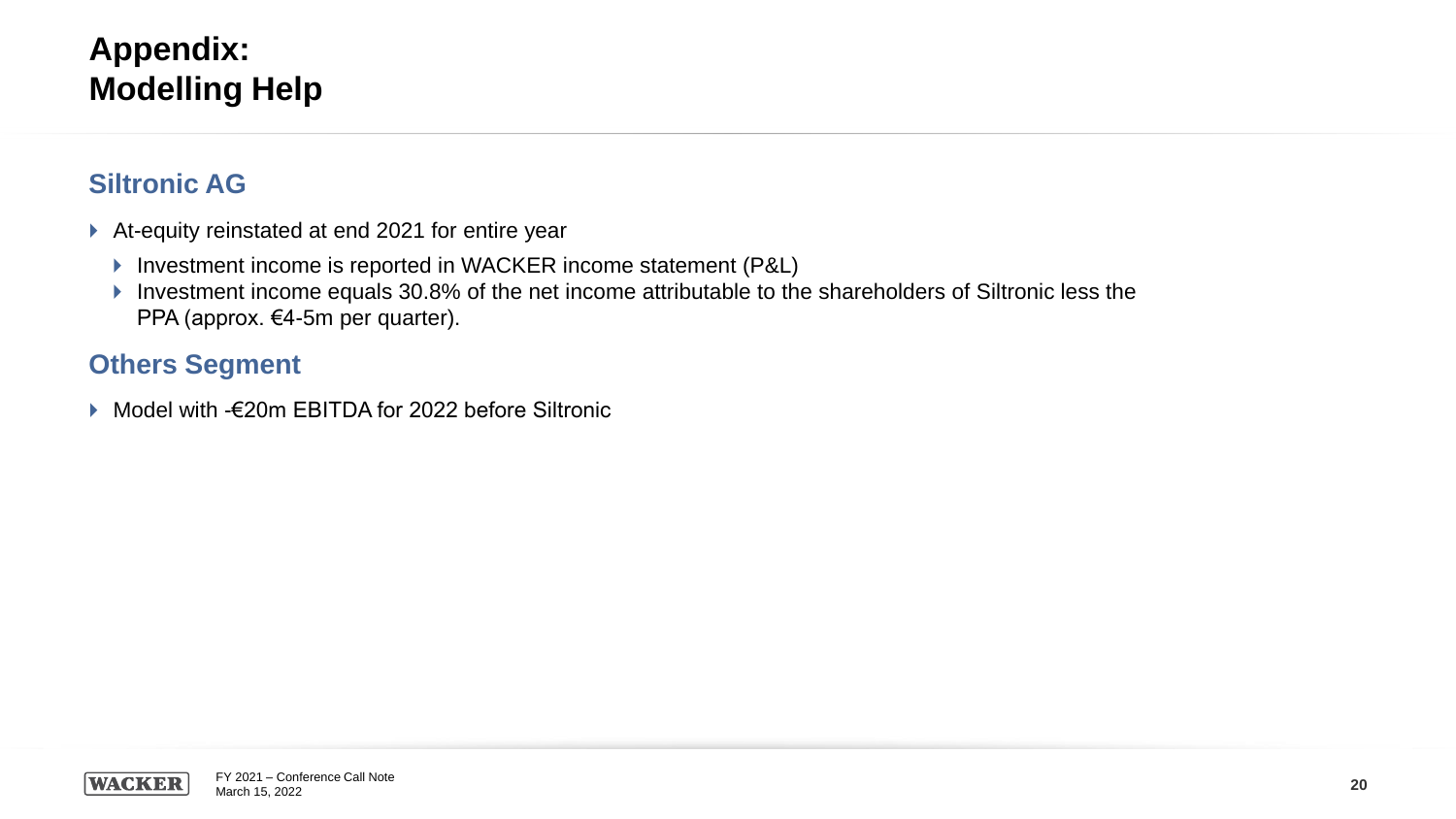# **Appendix: Raw Materials, Power and Gas Show Strong Price Inflation**